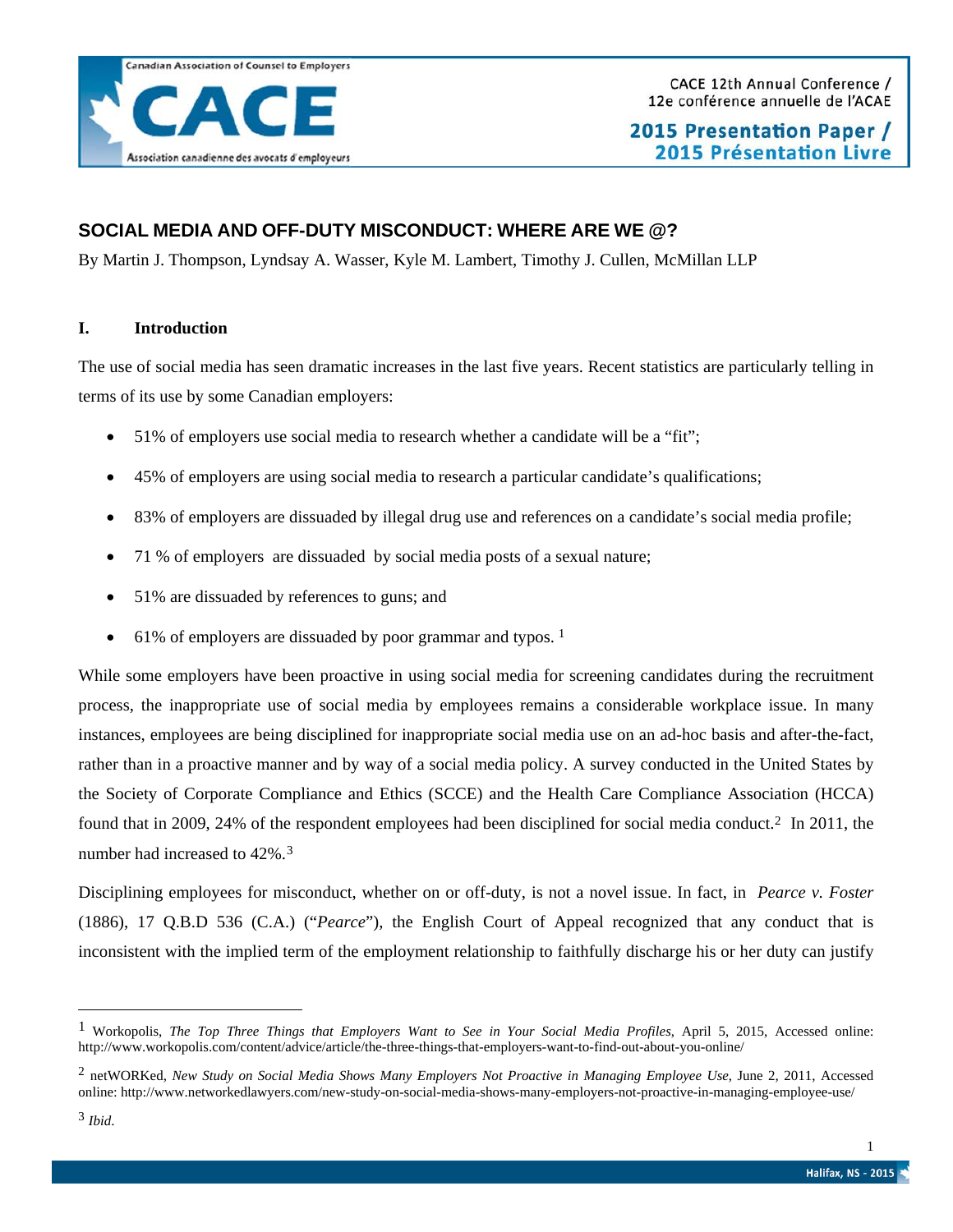

immediate dismissal. This is particularly so if the misconduct is prejudicial or is likely to be prejudicial to the interests or reputation of the employer.

The *Pearce* decision, amongst other older cases, has been adapted by Canadian courts and arbitrators to matters involving social media use. While there are a number of recent cases involving the dismissal or attempted dismissal of a unionized employee for cause as a result of the employee's off-duty social media activities, cases involving non-unionized employees are less prevalent. As such, the general principles emerging from the reported case law are predominantly from the unionized setting; however most are transferable to the non-unionized workplace.

A first principle is that inappropriate social media postings and use may give rise to disciplinary action, and, depending on the severity of the misconduct, discharge or termination will be upheld, even where the inappropriate activity occurs off-duty. Although the analysis is very contextual, fact-driven and will depend on both the nature of the business and the alleged misconduct, the following factors are most often considered when assessing off-duty conduct as grounds for the discharge or termination:

- Has the off-duty conduct harmed the employer's reputation or legitimate business interests?
- Has the off-duty conduct rendered the employee unable to perform his/her duties satisfactorily?
- Has the off-duty conduct lead to other employees refusing to work with him /her?
- Has the off-duty conduct demonstrated a breach of the law or the employer's workplace policies?<sup>[4](#page-1-0)</sup>

A second general principle emerging from the reported case law is that there is no expectation of privacy surrounding an employee's use of the various social media outlets, be it Twitter, LinkedIn or Facebook.<sup>[5](#page-1-1)</sup>

This paper reviews selected court, arbitration and labour board decisions from the past year, where the issues of social media, off-duty misconduct and discipline are addressed. The paper will also provide an overview of how employers can respond and improve an employee's understanding of social media use, both inside and outside the workplace.

 $\overline{a}$ 

<span id="page-1-0"></span><sup>4</sup> *Re Millhaven Fibres Ltd. v Oil, Chemical & Atomic Workers Int'l Union, Local 9-670 (Mattis Grievance)* ("*Millhaven")*. This case is considered the seminal decision and "test" an employer will need to meet before imposing discipline for off-duty conduct.

<span id="page-1-1"></span><sup>5</sup> *Leduc v Roman*, [2009] O.J. No. 681 at para. 25.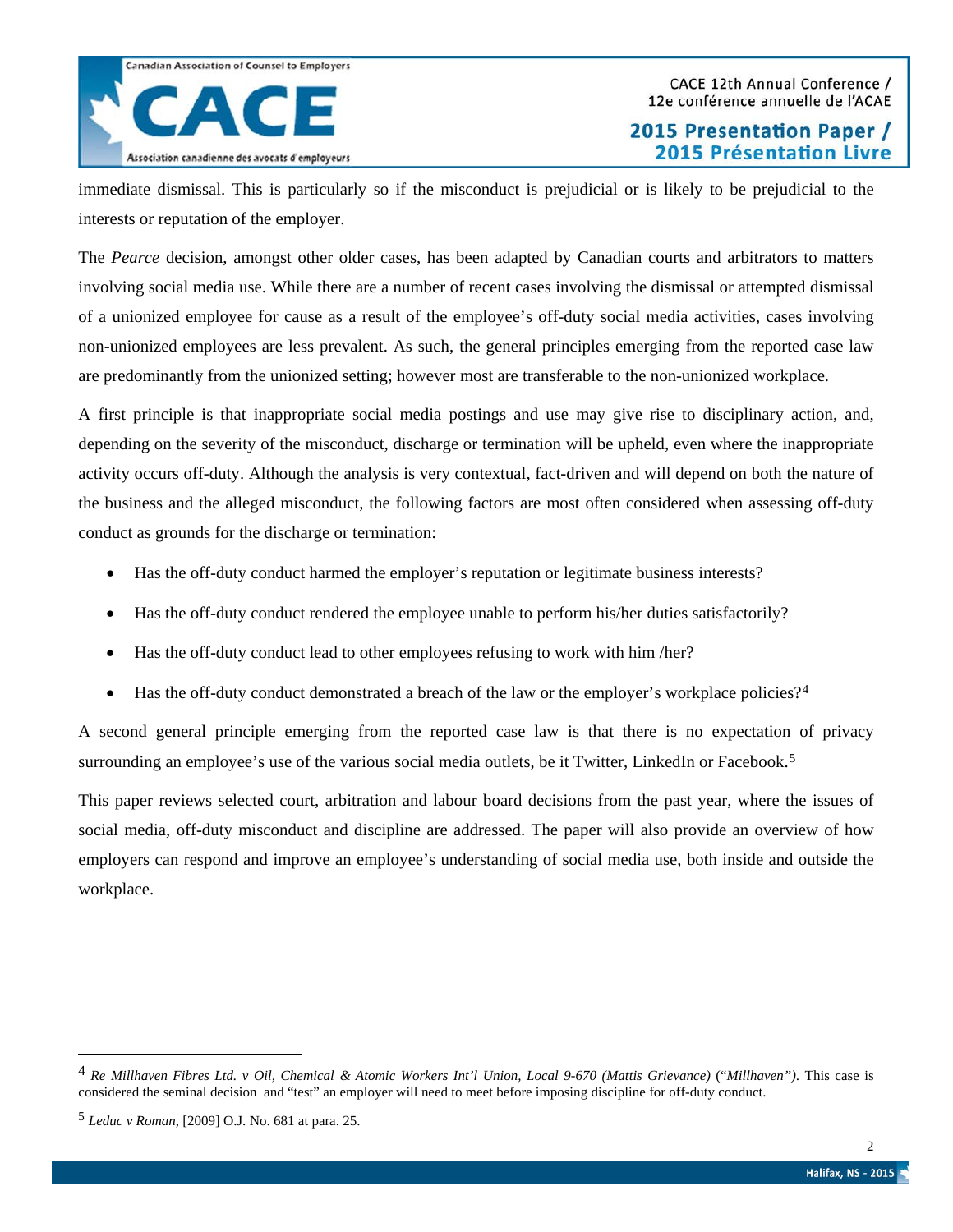### **II. Recent Jurisprudence**

# **a) A Tale of Two Fire Fighters:** *Toronto (City) v Toronto Professional Fire Fighters' Association, Local 3888 (Edwards Grievance***), (October 14, 2014***) and Toronto (City) v Toronto Professional Fire Fighters' Association, Local 3888 (Bowman Grievance)* **(November 12, 2014)**

The Toronto Fire Service (the "TFS") discharged two fire fighters on September 16, 2013, for posting racist, inappropriate and disparaging tweets about women, homosexuals, people with disabilities and other groups, while they were off-duty. A number of the tweets were brought to the attention of the TFS when the National Post published an article entitled "As fire department looks to recruit women, sexist tweets suggest some firefighters may not be so welcoming" in August 2013. An investigation following the publication of the article unearthed more inappropriate tweets, which the TFS relied upon in discharging the two fire fighters. Grievances were filed by both men. The arbitrator in the *Edwards Grievance* substituted the discharge for a three-day suspension. In the *Bowman Grievance*, the arbitrator upheld the discharge.

Over a two-year period during which he was employed as a fire fighter, Matt Bowman tweeted a number of sexist, misogynist and racist posts, as well as offensive references to homeless people and people with disabilities, and a number of "jokes, juvenile in nature, with sexual themes". None of Bowman's tweets were directed at anyone in the workplace and no colleagues complained about his tweets. In his Twitter profile, Bowman identified himself as a TFS fire fighter and his Twitter profile picture was a photo of Bowman in TFS bunker gear. Bowman's Twitter account was open to the public and some of Bowman's followers were TFS employees. The National Post published three of Bowman's tweets in its August 2013 article:

> *"Reject a woman and she will never let it go. One of the many defects of their kind. Also weak arms."*

> *"I'd never let a woman kick my ass. If she tried I'd be like HEY! You get your bitch ass back in the kitchen and make me some pie."*

*"The way to a woman's heart is through anal."*

Other offensive tweets came to the attention of the TFS during a subsequent investigation, including: *"if you were deaf I would rape you and then break your fingers so you can't tell anyone..."*; a tweet the arbitrator wrote was,

"perhaps, the most unfortunate example of the extent to which [Bowman's] awareness eluded him." The arbitrator upheld the discharge, finding Bowman's tweets had impaired his ability to fulfill the complete range of responsibilities of a fire fighter and that his serious violation of the TFS Human Rights and Anti-Harassment policy rendered his conduct injurious to the general reputation of his employer.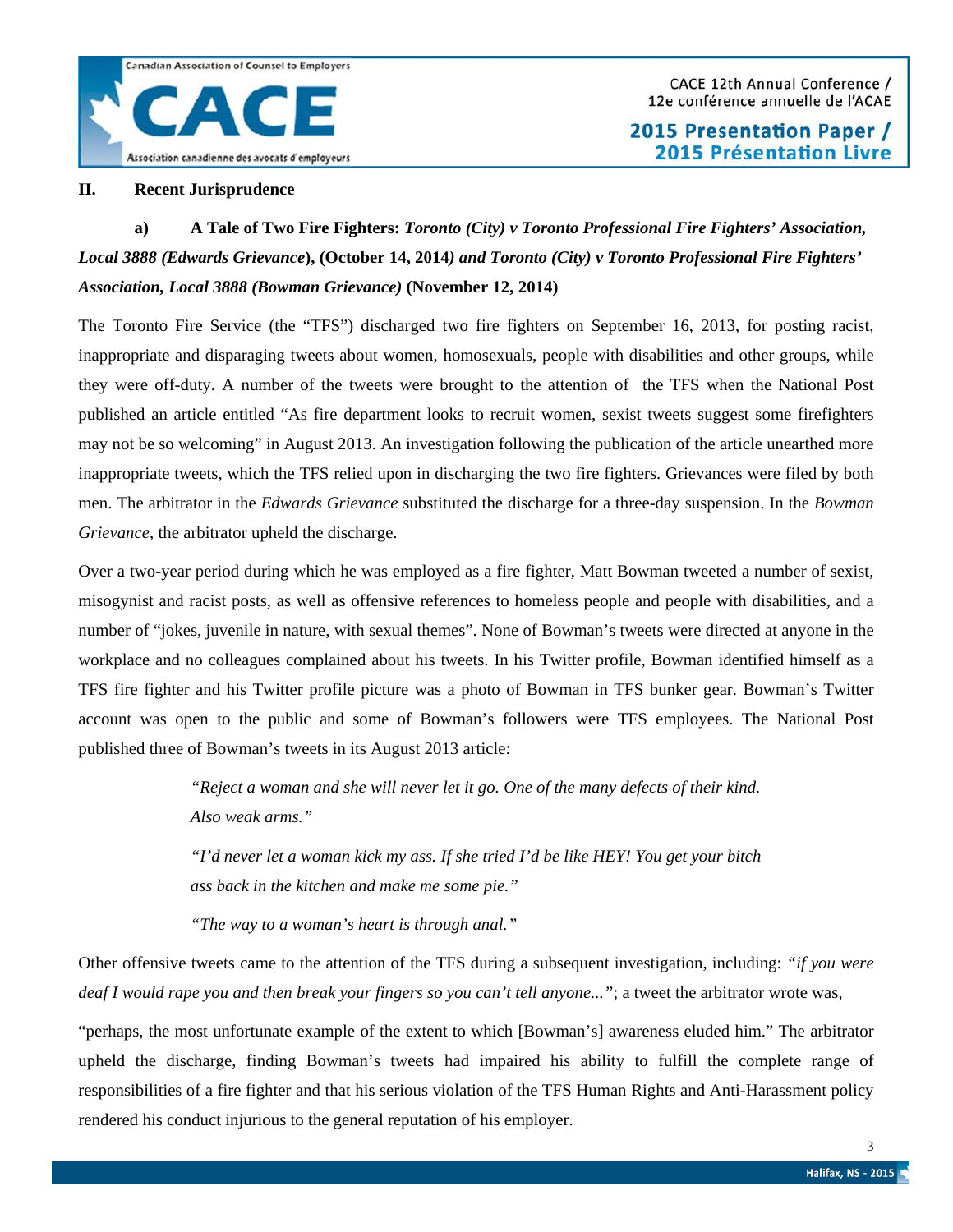

#### CACE 12th Annual Conference / 12e conférence annuelle de l'ACAE

## 2015 Presentation Paper / **2015 Présentation Livre**

Conversely, in the *Edwards Grievance*, the arbitrator substituted the discharge for a three-day suspension. The arbitrator found that two of the three tweets the TFS relied upon in terminating Edwards were not problematic. The third tweet, which was published by the National Post in August 2013, queried whether swatting a woman in the back of the head would be considered abuse, or a way to reset her brain. Edwards had an open Twitter account at the time, had previously tweeted about being a fire fighter, and his profile mentioned he was a Toronto fire fighter. In her decision, the arbitrator found that, while the tweet was inappropriate, the decision to terminate was too harsh a penalty. In her view, the TFS had not done enough to publicize its policies about social media use by employees; the tweet was not directed at anyone in the workplace and appeared to be an isolated instance of a disrespectful comment about the treatment of woman; the tweet was not an attempt to challenge TFSs' efforts to create a more inclusive and welcoming workplace for women; and compared to other cases, the circumstances were on the low end of the spectrum of unacceptable behaviour.

# **b) Threats to Management Not Lost in Translation – Arbitrator Upholds Termination for Facebook Post:** *Corner Brook Pulp and Paper Ltd. and CEP, Local 64 (Stokes), Re***, 2013 CarswellNfld 468, 117 C.L.A.S. 71, 239 L.A.C. (4th) 87**

On September 16, 2012, Victoria Stokes, a casual employee with 13 years seniority at Corner Brook Pulp and Paper (CBPP), and another CBPP employee were cleaning a vacuum pump with a pressure washer. The pump was connected to an unsealed electric motor. Stokes' supervisor had instructed Stokes and her colleague to aim the pressure washer away from the motor, but while they were cleaning the pump, something caused the electric motor to arc and shut down. CBPP investigated in the days following. Stokes was concerned about the incident, and had nightmares and trouble sleeping afterwards. She had recently stopped taking anti-depressants.

On September 19, 2012, Stokes wrote a Facebook post in which she made a number of threats and disparaging comments about two superiors and suggested CBPP did not take employee safety seriously. Excerpts from the post, which identified her superiors by name, include:

> *"The safety attitude at CBPPL is really awesome, 2 employees barely escaped death after a motor they were cleaning around arced out [...] these half retarded baymen management they think it's cheap...er to replace the employee than the equipment. I was one of these Employees"*

*"I am going to Jamaica now for two weeks to be with half the people who will MAKE SURE the expense of my life shuts more than ur fucking paper machine.*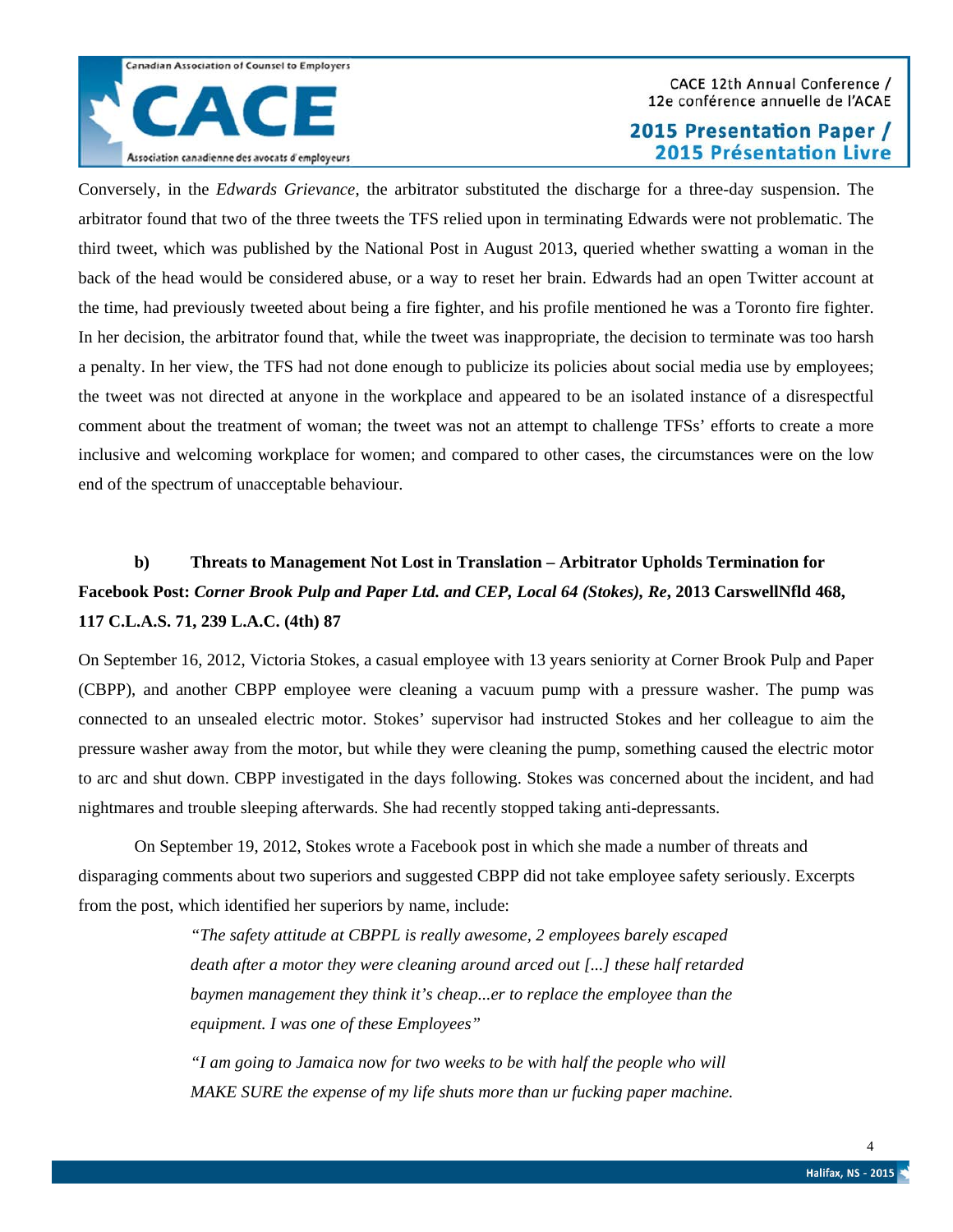*When I get back John Meaney and Chrisn Pembroke, be sure you KNOW, I won't stop until You draw a welfare check or are behind bars."*

*[...]*

*"Lets see how insignificant you feel when you Got a rope around ur neck and ur balls soaking in gasoline..."*

*[...]*

*"Fucking stupid retarded half French bayman. That's what you get when you put little boys in big boy jobs. Don't normally like revenge but by the Jesus I'm goin to fucking REAM you. Fuckin guzzlers Of le sperme du francais. I hope u choke on les poils pubiens! Half breeds."*

CBPP terminated Stokes for making the post on October 25, 2012. Stokes' union grieved her termination. Stokes did not deny she made the post and her union did not dispute that discipline was appropriate. However, they argued that the safety incident and its effect on Stokes, as well as Stokes' mental health, were mitigating circumstances. The union requested that she be reinstated with a one month suspension.

Stokes' argument that the post was the act of a "crazy and delusional" person, explained by her lack of sleep after the accident and the effects of stopping her anti-depressant medication, was rejected by the arbitrator. Rather, the arbitrator noted that the post was well structured and indicated an organized writing process. The arbitrator upheld the termination, finding there were insufficient mitigating factors to support a penalty other than discharge given the offensive, threatening, insolent, disrespectful and harassing nature of the post and the fact that the two supervisors named in the post were seriously affected by the posting (both reported Stokes to the police, although no charges were laid). In the arbitrator's view, "the posting reasonably caused Mr. Meany and Mr. Pembroke to be concerned about their safety and the safety of their families."

# **c) Employees Do Not Necessarily Get One Free Sexual Harassment Before Losing Their Job:**  *Tenaris Algoma Tubes Inc. and USWA, Local 9548 (D.), Re***, 2014 CarswellOnt 8009, [2014] O.L.A.A. No. 180, 119 C.L.A.S. 57, 244 L.A.C. (4th) 63**

The United Steelworkers of America, Local 9548 (the "USWA") filed a grievance on behalf of "D", alleging oil and gas tube maker Tenaris Algoma Tubes Inc. ("Tenaris") had terminated D's employment without just cause. On February 24, 2014, D, a crane operator, was working with "X", a "stocker" whose job involved signalling the crane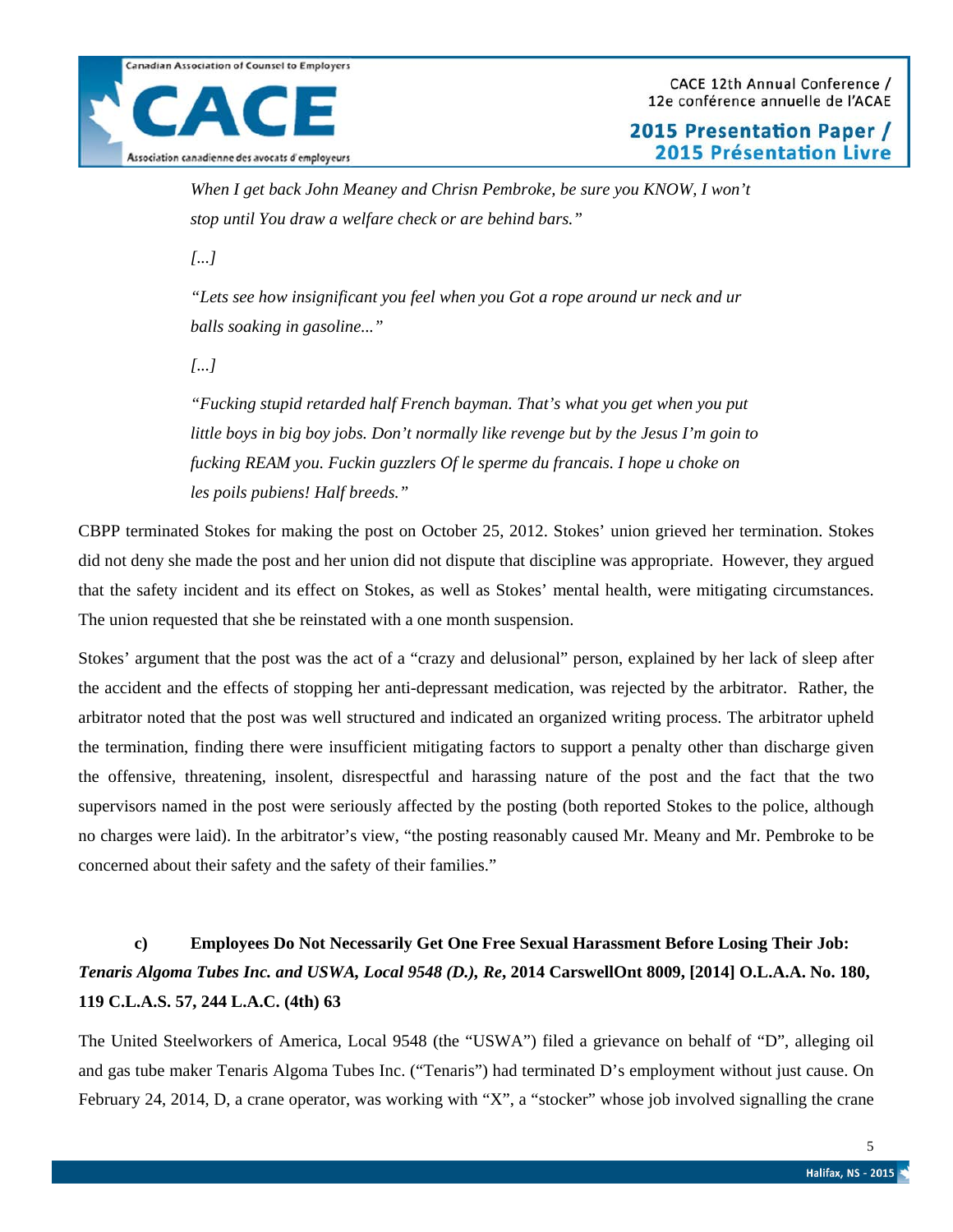operator. D complained to his Team Leader that X was not following procedures and he refused to keep working with her unless someone spoke to her. When the Team Leader spoke to X, she said that D was not following procedures either. The Team Leader offered to move X, but she declined since she knew she would end up working with D again in the future.

When D got home that night, he posted a complaint about his "stocker" on Facebook. X was not named in the post, but D referenced a specific physical characteristic that would identify her to colleagues. Fellow Tenaris employees commented on the post, including P, who suggested performing a physically aggressive act with the physical characteristic described by D. D replied in agreement and went further, using a slang term to suggest a "violent and humiliating sex act be inflicted upon X." The entire exchange took place over a couple of hours.

X was made aware of the post the next day and complained to Tenaris. Although D apologized, said he was embarrassed, and deleted the posts within 10 hours, Tenaris conducted an investigation and terminated D for violating the Tenaris Code of Conduct, the Collective Agreement and Ontario's Bill C-168.

At the grievance hearing, the USWA argued Tenaris should have used progressive discipline and that D was a good candidate for reinstatement. The USWA also submitted there were several mitigating factors including: X had not been following procedures at work; D did not use X's name in the Facebook post; D apologized; Tenaris' antiviolence and anti-harassment policies were not updated and were locked behind glass; Tenaris' policies did not specifically mention Facebook or other social media; and D had not harassed anyone in his previous three years of employment with Tenaris.

The arbitrator rejected the majority of the USWA's submissions, finding that the vicious and humiliating nature of the comments were threatening and that this was not an appropriate case for progressive discipline. D had sexually harassed X by suggesting she should be sexually assaulted, and this created a poisoned work environment. As a relatively new employee, Tenaris could not trust that D would not harass another colleague and the company is obligated to maintain a workplace free from harassment. The arbitrator denied the grievance, noting in her reasons "an employee does not necessarily get one free sexual harassment before he loses his job."

## **d) Ring the Alarm! Progressive Discipline Should Include Warnings as to the Content of Social Media Posts:** *Kim v. International Triathlon Union* **(2014 BCSC 2151)**

*Kim v. International Triathlon Union* ("*Kim*") demonstrates that social media issues can arise with non-union employees. In *Kim*, the International Triathlon Union ("ITU") dismissed the plaintiff after she made a number of allegedly derogatory and defamatory comments about the ITU on social media. Although the ITU offered two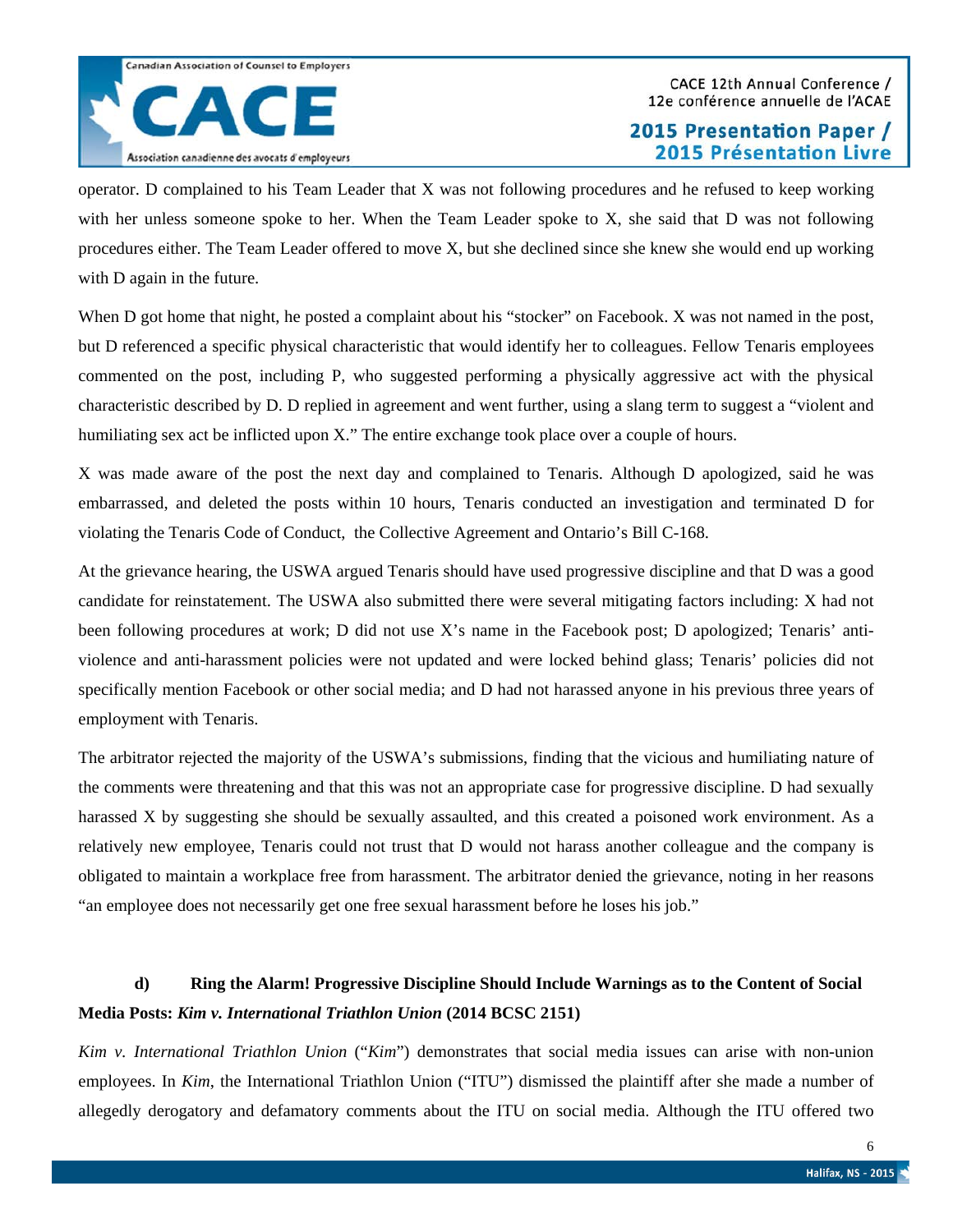weeks' pay in lieu of notice, along with an additional amount after signing a release, the plaintiff alleged that she was wrongfully dismissed and was entitled to a greater amount of notice. The ITU responded that the plaintiff's unprofessional behaviour was unacceptable given her position as Senior Communications Manager.

The ITU's main concern was a blog post written by the plaintiff, dated October 5, 2012, which she titled "taking shit". The post, which was quite long and compared the plaintiff's supervisor to a domineering and abusive mother, included a number of inflammatory statements, such as:

- "Today for the first time in a long time I felt like that kid all over again; beaten, discouraged, alone and scared, after the most disappointing conversation you could possibly have with your boss. the same horrible, sickly feeling of someone above you kicking you down with lies and senseless put downs and insults and zero reality all flooded back in a horrible, despicable wave of nostalgia;"
- "Of course she's right, how can I possibly be right when I'm not the authority figure!";
- "Her perception of reality is so clouded and distorted that all she sees is her own version and not the real version of truth. in the end some people will only believe what they want to believe and and [sic] not what's real. These same people will never find fault in their own actions, no matter how wrong and inappropriate it was"; and,
- "Sometimes people change for the worst and sometimes people are just evil pieces of shit and just need to bring you down to make themselves feel more powerful or better than you."

The ITU also took issue with three tweets (Twitter postings) made by the plaintiff: one which referenced alcohol consumption at an ITU event after-party, one in which she joked about "flying off the handle", and one which referred to ITU advertising as "propaganda."

In evaluating the case, the B.C. Supreme Court reasoned that a contextual approach should be applied to determine whether an employee's misconduct constitutes just cause, and that the court must be proportional in striking a balance between the severity of the misconduct and the sanction imposed.

Perhaps the most important feature of *Kim* is that the ITU did not attempt to rely on one incident or act to justify dismissal for cause. Although counsel for ITU submitted that the October 5th blog post was, alone, grounds for dismissal for cause, the ITU ultimately relied on multiple incidents as cause for termination.

The Court wrote that the following elements must be present in evaluating cumulative cause:

1. "The employee was given express and clear warnings about his performance.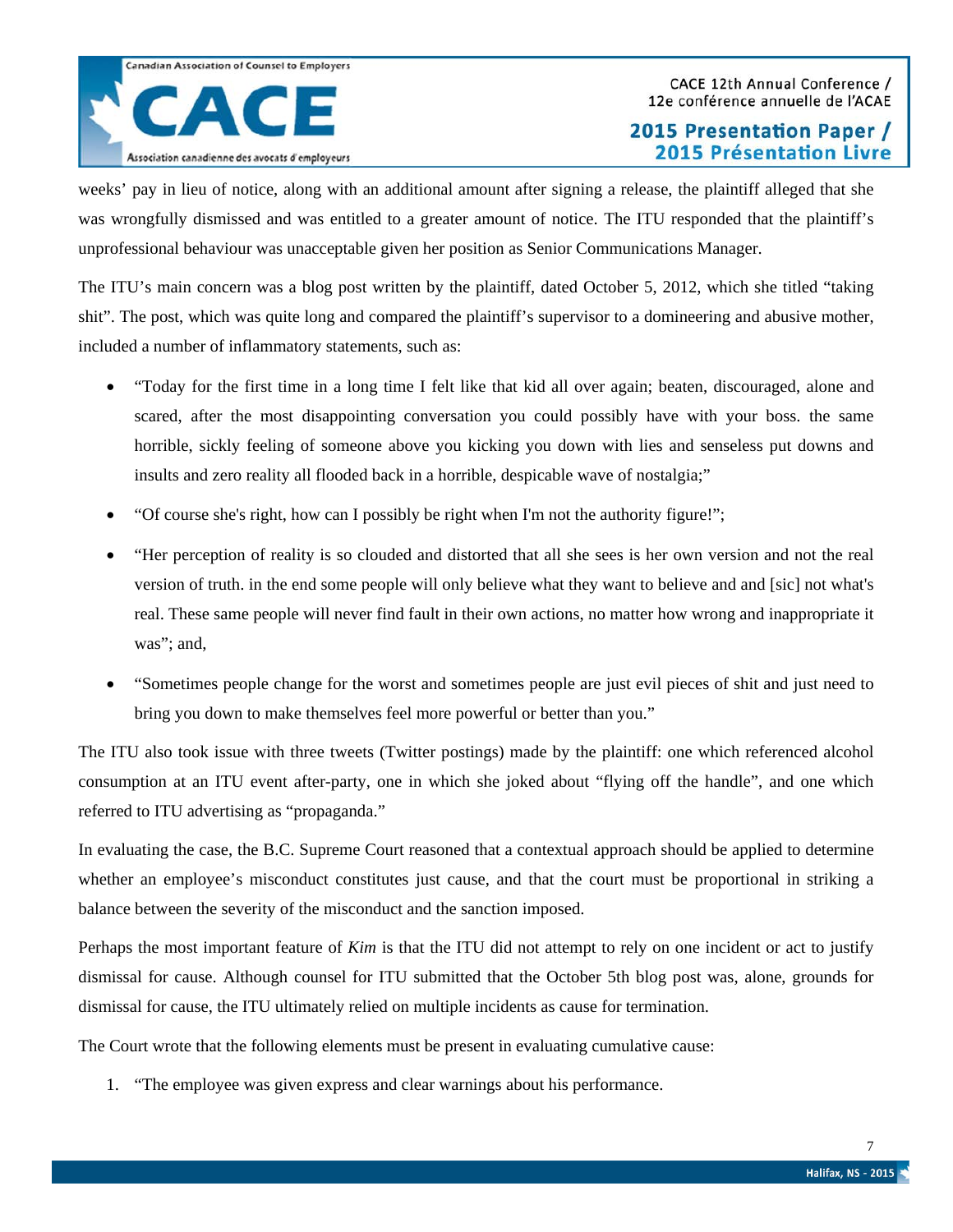

CACE 12th Annual Conference / 12e conférence annuelle de l'ACAE

2015 Presentation Paper / **2015 Présentation Livre** 

- 2. The employee was *given a reasonable opportunity to improve his performance after the warning was issued*.
- 3. Notwithstanding the foregoing, the employee *failed to improve his performance*.
- 4. The cumulative failings would prejudice the proper conduct of the employer's business." (emphasis in original)

In this case, the Court found that the plaintiff was not given an oral or written warning prior to termination that her social media posts were inappropriate and her employment would be terminated if they did not cease. Therefore, the Court found that ITU did not meet its onus of proof to demonstrate cumulative cause.

While the Court was mindful that the plaintiff, as a communications manager, ought to have known better than to use social media to criticize her employer, its decision hinged on the fact that Ms. Kim was never specifically reprimanded about her social media posts.

The *Kim* decision has yet to be cited. It is likely, however, that other courts will adopt similar reasoning with respect to an employer's obligation to give employees a clear and express warning that further improper commentary on social media may result in termination, and further, that any such warning(s) should be documented and kept on record.

## **e) Social Media and Human Rights – Derogatory Comments by Union Protected by Charter:**  *Taylor-Baptiste v. OPSEU* **(2014 ONSC 2169)**

*Taylor-Baptiste v. OPSEU* suggests that potentially abusive and discriminatory social media posts may be protected by the Charter, if they are made by a union. Unlike the other cases discussed in this article, *Taylor-Baptiste* did not involve a wrongful dismissal claim. Rather, the applicant (and appellant) brought a claim against OPSEU alleging discrimination with respect to employment and freedom from harassment under s. 5 of the *Human Rights Code*, RSO 1990, c H.19. The applicant's claim was dismissed by the Human Rights Tribunal of Ontario ("HRTO"), and her subsequent appeal to the Ontario Divisional Court was also dismissed.

The applicant was a manager at the Toronto Jail. Her complaint stemmed from two posts published on a blog overseen and managed by the President of the OPSEU Local 530 ("Dvorak"), of which Ms. Taylor-Baptiste was a member. The posts contained the following statements, which impugned Taylor-Baptiste's performance and linked her attainment of her position to her former relationship with another employee: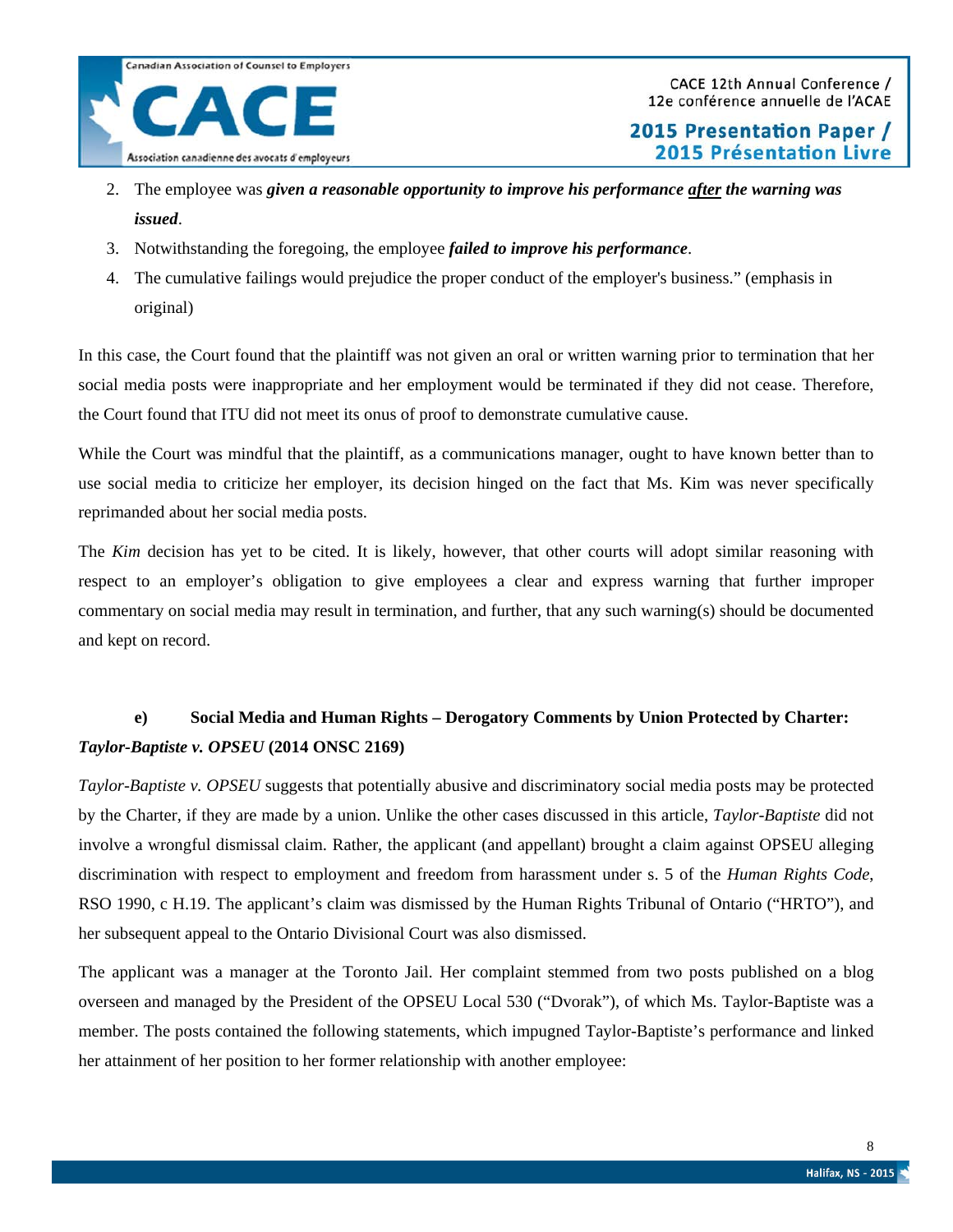- "... Perhaps our senior administration should reconsider there [sic] hiring practices for deputy's [sic] and change the qualifications from having intimate knowledge off [sic] another deputy to something like maybe some experience doing the job..."; and,
- "... Maybe she should go back to her maiden name, or Gray, so as not to besmerch [sic] the good 'union' name of Taylor-Baptiste."

Dvorak himself wrote the first post and approved the second, which was written by another employee. Both overtly referenced the applicant's relationship with her former spouse, a well-known union member. Both posts were made in fall 2008, and removed at the behest of Toronto Jail management in February 2009. However, because issues related to the posts, as between the union and management, were resolved through a "workplace restoration process", Ms. Taylor-Baptiste's only avenue for personal redress was a complaint to the HRTO.

### **HRTO Decision**

While the HRTO recognized that discrimination "with respect to employment" may be broader in its scope than conduct "in the workplace", and that blog posts could constitute discrimination, it dismissed the discrimination complaint by relying in large measure on the *Charter* protected rights of freedom of expression and freedom of association of Dvorak and OPSEU. The Tribunal found that the posts were communications to union membership on issues of labour/management relations, made by the local union president in the course of his duties and "close to the core" of the union's constitutional rights under the *Charter*.

### **Divisional Court Decision**

The Divisional Court held that the HRTO's decision was reasonable. It found that because Dvorak's comments were made in the context of his duties as a local union president, and were related to management, they warranted protection under ss. 2(b) (freedom of expression) and 2(d) (freedom of association) of the *Charter*.

The applicant and the Attorney General, as an intervener, unsuccessfully argued that the HRTO's decision essentially created a "human rights-free zone" with respect to union speech. They argued that the blog posts were not only offensive and written by one employee about another, but were also widely communicated to many other union and non-union employees and, therefore, constituted "discrimination with respect to employment".

The Divisional Court found that the matter required consideration beyond the facts that Dvorak was co-worker and that his comments were linked to the applicant's employment. However, the Divisional Court's reasoning seems to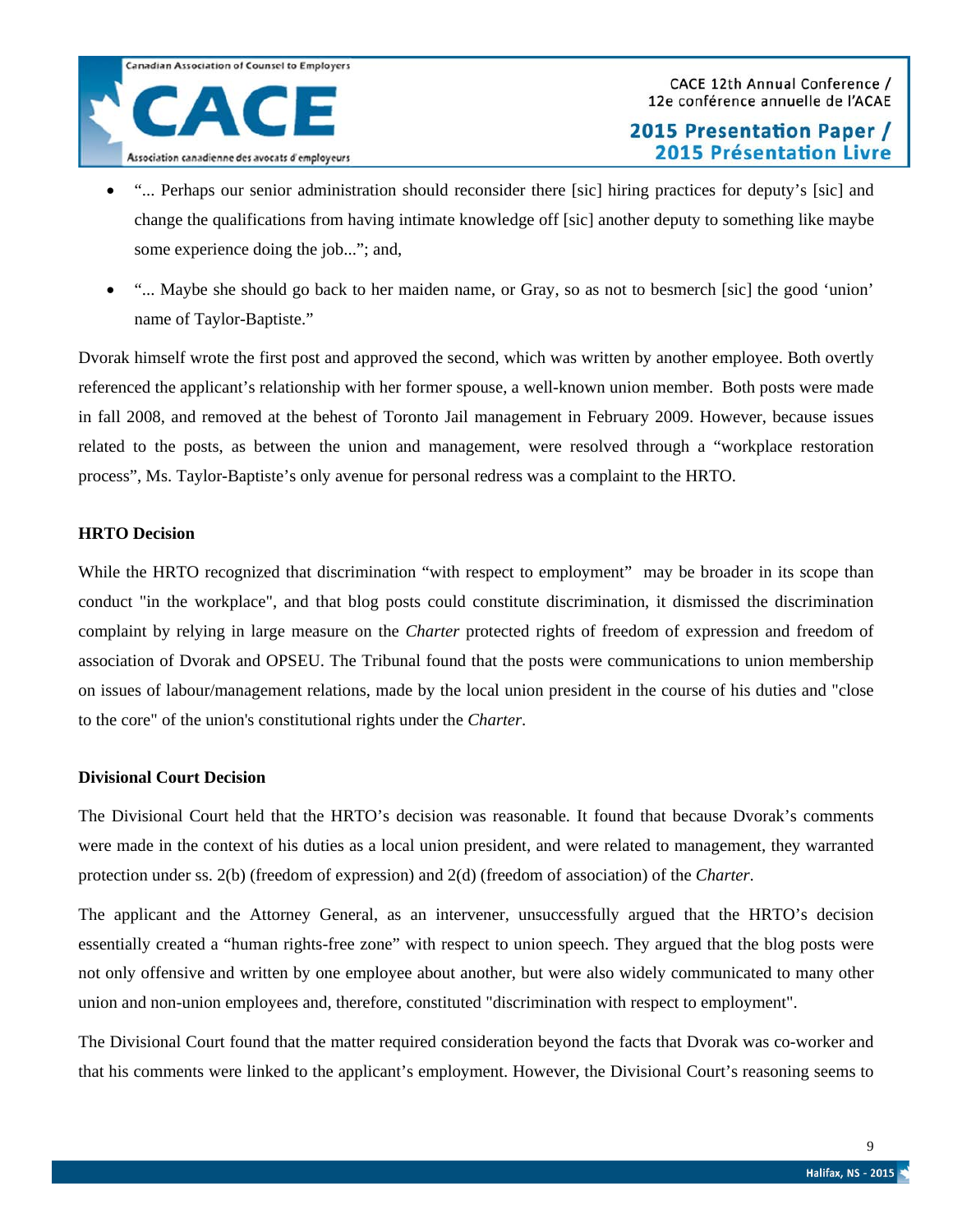suggest that the situation may have been different had the local president been acting exclusively as an employee in making the impugned comments.

# **f) The Company's Values Matter:** *Wasaya Airlines LP v. Air Line Pilops Association, International* **([2010] CLAD No 297])**

*Wasaya Airlines LP v. ALPA* ("*Wasaya*"), one of the more frequently discussed cases regarding off-duty use of social media, is instructive as to both the importance of possible harm to an employer's reputation and the risk of damage to the employment relationship caused by derogatory postings on social media.

In this case, an employee of Wasaya Airlines was discharged after posting a note titled "You know you fly in the north when…", containing derogatory terms about First Nations people on Facebook. Wasaya Airlines was particularly concerned because it was owned by a number of First Nations and largely serviced First Nations communities in Northern Ontario. The airline had also incorporated "First Nations Values", which required employees to respect First Nations peoples, into its employee handbook and other policies. Nevertheless, the union argued that the termination was excessive and sought the grievor's reinstatement.

As in other cases where off-duty social media usage was relied upon for discharge of a unionized employee, the adjudicator considered the following factors set out in *Millhaven*:

- Whether the conduct of the grievor harms the employer's reputation or product;
- Whether the conduct renders the employee unable to perform his duties satisfactorily;
- Whether the conduct leads to refusal, reluctance or inability of other employees to work with the grievor;
- Whether the grievor has been guilty of a serious breach of the *Criminal Code*, which rendered his conduct injurious to the general reputation of the Company and its employees; and,
- Whether the conduct negatively impacts the Company's ability to properly carry out its function of efficiently managing its works and efficiently directing its workforce.

Ultimately, the Arbitrator ruled that termination was too severe a punishment and substituted a 4-month, unpaid suspension. However, he also found that the grievor would not be able to work effectively, as a pilot, with the owners of the airline or its customers. As a result, the grievor was required to resign from his employment.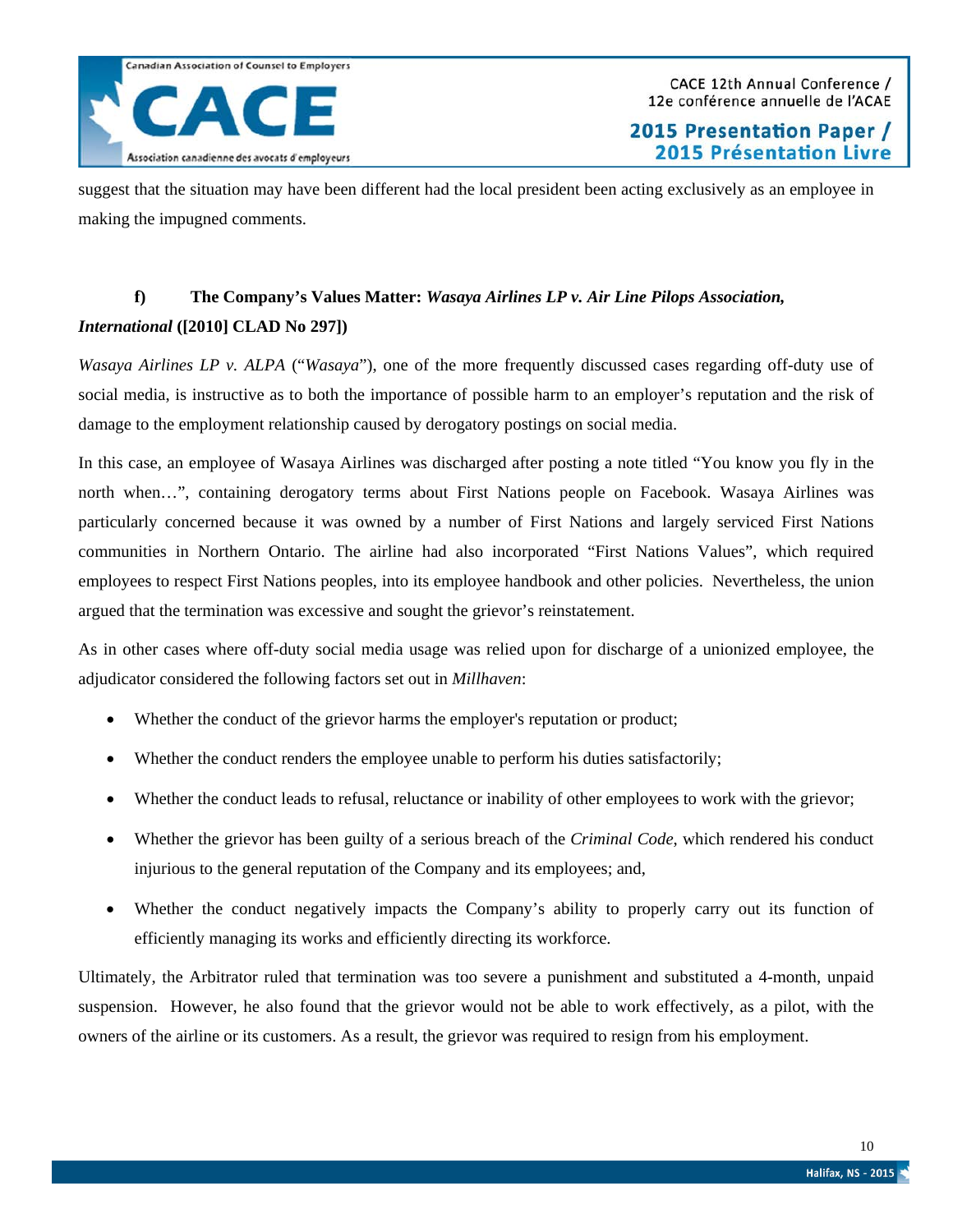

In reaching his conclusion, the Arbitrator deemed the derogatory post to be more harmful as a result of the employer's increased awareness of and focus on First Nations values, as well as its efforts to have employees recognize those values.

More generally, the Arbitrator emphasized the importance of the broad reach of social media posts, reasoning that "where the internet is used to display commentary or opinion, the individual doing so must be assumed to have known there is potential for virtually world-wide access to those statements."

### **III. Conclusion**

From a legal standpoint, the cases discussed in this paper confirm that the framework for assessing off-duty misconduct and social media use, including reliance on the *Millhaven* "test", will vary even where similar facts are present. As such, identifying what examples of social media use or social media activities can constitute misconduct, both on or off-duty, and grounds to justify discipline or termination is impossible.

From an employee-employer perspective, not only do the cases demonstrate poor judgment by certain employees but also a lack of understanding of how conduct on social media outlets can have considerable negative repercussions on their employment. Our partner, George Waggott, commented that both employees and employers need to better understand how "social networking fits into traditional employment and labour concepts".[6](#page-10-0) One of the first steps is to define social media expectations by creating and integrating social media policies within an employer's existing policies on privacy, code of conduct and workplace safety.

Below are some of the guidelines and recommendations proposed by our partner, George Waggott<sup>[7](#page-10-1)</sup>:

- **Best practice is to involve all departments when drafting a social media policy**. Information technology, human resources, public relations/marketing and corporate managers and executives should collaborate to create a policy that works for everyone.
- **Keep the social media policy broad enough to allow for technological advances and future changes**. Not only should a policy cover content on the company blog, or company Facebook or Twitter account, but should equally address the appropriate use of an employee's personal blog, Facebook page, or Twitter

 $\overline{a}$ 

<span id="page-10-1"></span><span id="page-10-0"></span><sup>6</sup> Jennifer Bond and George Waggott, *Social Media Policies in the Workplace: What Works Best?*, August 2011, Accessed online: http://www.mcmillan.ca/social-media-policies-in-the-workplace